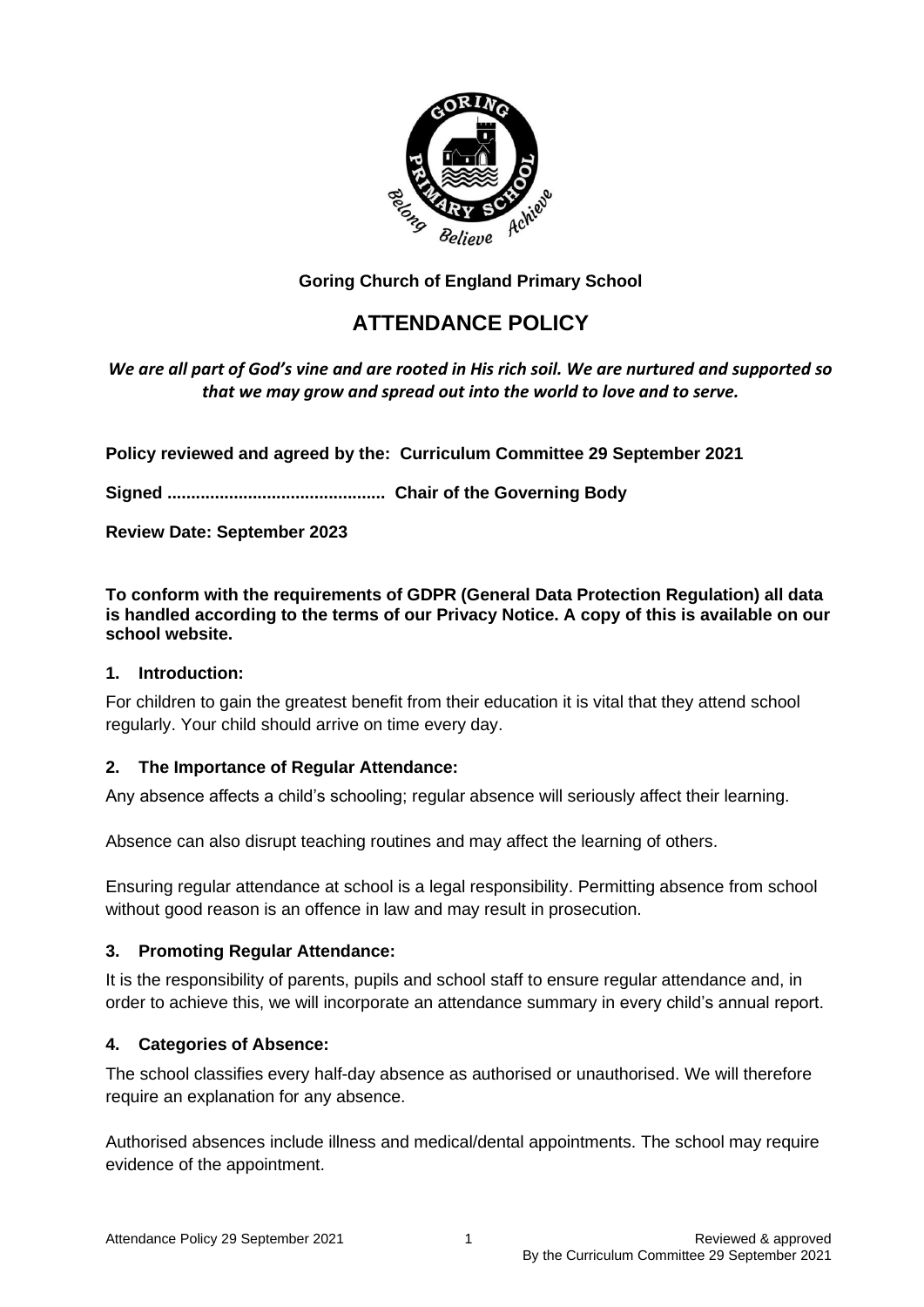Unauthorised absences are those which the school does not consider reasonable. This may result in the Local Authority instigating sanctions and/or legal proceedings. Unauthorised absences include parents/carers keeping children off school unnecessarily, truancy before or during the school day, unexplained absences, late arrival, birthdays, trips and holidays, and excessive illnesses without medical evidence.

Children may be reluctant to attend school. In such cases it is important that the school is made aware of the problem in order that it can be discussed with the parents and child. Parents should not cover up the absence of reluctant attendees as this may exacerbate the problem.

Please support your child by:

- Ensuring regular and early bed times
- Helping with homework
- Having uniform and equipment prepared the night before
- Providing a healthy breakfast
- Reporting any academic or social concerns promptly
- Retaining open and honest communication with your child's school
- Encouraging social development

## **5. Persistent Absenteeism:**

A pupil becomes a 'persistent absentee' when they miss 10% or more schooling across the school year. This level of absenteeism may cause damage to a child's educational prospects and we appreciate parents' support and co-operation in tackling this.

Absence is thoroughly monitored, and parents will be contacted if there are concerns about a child's attendance level.

All cases of persistent absenteeism are automatically reported to the County Attendance team.

# **6. Absence Procedures:**

#### **If your child is absent you must:**

• Contact the school office by 9.00am on the first day of absence and then on subsequent days.

#### **If your child is absent we will:**

- Telephone you on the first day of absence if we have not heard from you;
- Invite you in to discuss the situation with our Headteacher or Deputy Headteacher;
- Refer the matter to the County Attendance Team if attendance falls below 90%.

# **7. The County Attendance Team:**

Parents are expected to contact the school at an early stage and to work with the staff in resolving problems. If difficulties cannot be resolved in this way, the school may refer the child to the County Attendance Team. They may issue a Penalty Notice per parent/carer, per child. This is currently £60, rising to £120 if unpaid after 21 days. If unpaid after 28 days a summons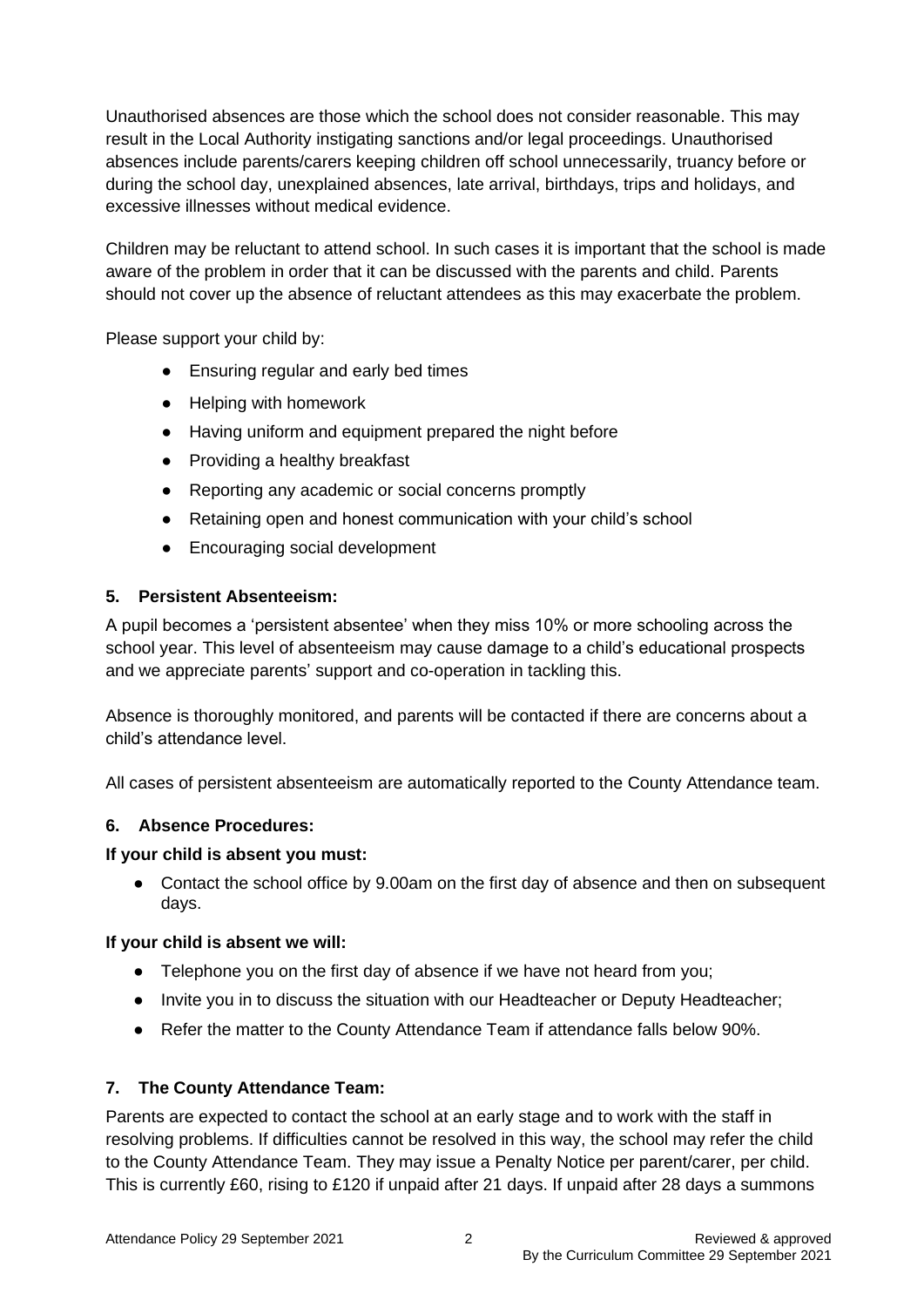to Court will be issued for each unpaid Penalty Notice for prosecutions in the Magistrates Court. This can result in a criminal record and a fine of up £2,500, a Community Order, Parenting Order or ultimately a custodial sentence. The legislation is covered in sections 444(1) and 444(1A) of the Education Act 1996:

"If any child of compulsory school age who is a registered pupil at a school fails to attend regularly at the school, his/her parent is guilty of an offence.''

If parents have previously been issued with Penalty Notices, further unauthorised absences may receive summonses to Court.

Parents may wish to contact the County Attendance Team themselves to ask for help or information. The Team is independent of the school and will give impartial advice. Its telephone number is 01865 323513 and email address is attendance@oxfordshire.gov.uk

## **8. Lateness:**

Poor punctuality is not acceptable. Children who miss the start of the day may miss vital work and also information from their class teacher.

The school day starts at 8.55a.m.

Registers are marked by 9.05a.m**.** and your child will be marked as late if they are not in by that time.

At 9.25a.m. the registers will be closed. In accordance with regulations, children arriving after this will receive a mark that shows them to be on site, however this will not count as a present mark and it will constitute an unauthorised absence. This could mean the possibility of a Penalty Notice if the problem persists.

If your child has a persistent late record you will be asked to meet with the Headteacher or Deputy Headteacher. You may also be asked to meet with an Attendance Officer to resolve the problem. Parents may approach the school at any time if they are encountering problems with punctuality.

#### **9. Exceptional Leave:**

Taking holidays in term time will affect a child's schooling in the same way as any other absence. Parents are not expected to take children away in school time.

There is no automatic entitlement in law to time off in school time to go on holiday.

**The County Attendance Team can issue Penalty Notices for any unauthorised Exceptional Leave. Penalty Notices can be issued to each parent/carer concerned. Please note that it will be per parent per child. Payment within 21 days of receipt of notice is £60 and £120 if paid after this period but within 28 days. If the Penalty Notice remains unpaid after 28 days you will each receive a summons to Oxford Magistrates Court. If unauthorised leave is repeated the County Attendance Team may summons each parent to Court without a Penalty Notice being issued.**